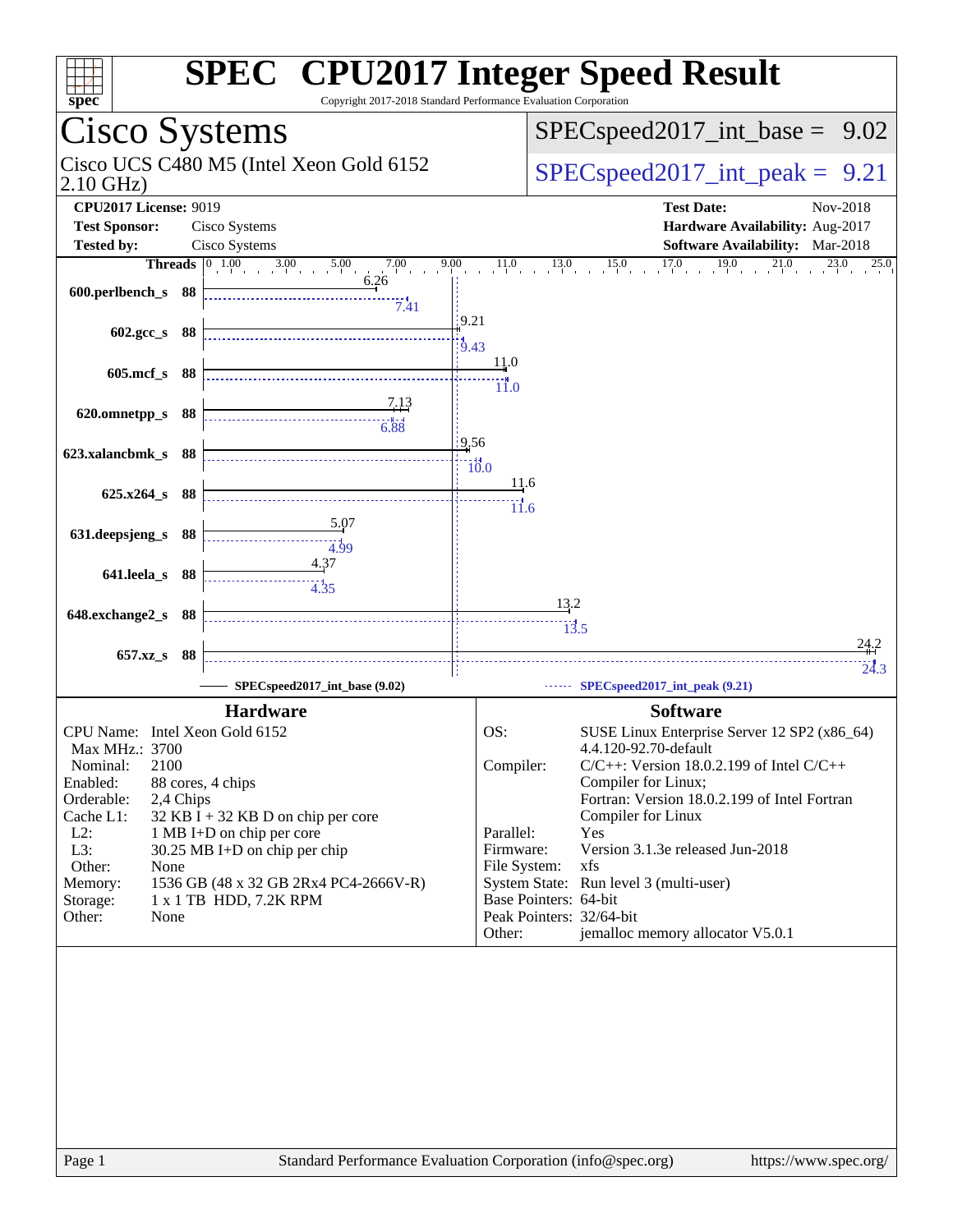

Copyright 2017-2018 Standard Performance Evaluation Corporation

## Cisco Systems

Cisco UCS C480 M5 (Intel Xeon Gold 6152  $\vert$  [SPECspeed2017\\_int\\_peak =](http://www.spec.org/auto/cpu2017/Docs/result-fields.html#SPECspeed2017intpeak) 9.21

 $SPECspeed2017\_int\_base = 9.02$ 

2.10 GHz)

**[CPU2017 License:](http://www.spec.org/auto/cpu2017/Docs/result-fields.html#CPU2017License)** 9019 **[Test Date:](http://www.spec.org/auto/cpu2017/Docs/result-fields.html#TestDate)** Nov-2018 **[Test Sponsor:](http://www.spec.org/auto/cpu2017/Docs/result-fields.html#TestSponsor)** Cisco Systems **[Hardware Availability:](http://www.spec.org/auto/cpu2017/Docs/result-fields.html#HardwareAvailability)** Aug-2017 **[Tested by:](http://www.spec.org/auto/cpu2017/Docs/result-fields.html#Testedby)** Cisco Systems **[Software Availability:](http://www.spec.org/auto/cpu2017/Docs/result-fields.html#SoftwareAvailability)** Mar-2018

### **[Results Table](http://www.spec.org/auto/cpu2017/Docs/result-fields.html#ResultsTable)**

|                                     | <b>Base</b>    |                |              |                |       | <b>Peak</b>    |       |                |                |              |                |              |                |              |
|-------------------------------------|----------------|----------------|--------------|----------------|-------|----------------|-------|----------------|----------------|--------------|----------------|--------------|----------------|--------------|
| <b>Benchmark</b>                    | <b>Threads</b> | <b>Seconds</b> | <b>Ratio</b> | <b>Seconds</b> | Ratio | <b>Seconds</b> | Ratio | <b>Threads</b> | <b>Seconds</b> | <b>Ratio</b> | <b>Seconds</b> | <b>Ratio</b> | <b>Seconds</b> | <b>Ratio</b> |
| 600.perlbench s                     | 88             | 284            | 6.26         | 283            | 6.28  | 283            | 6.26  | 88             | 240            | 7.41         | 239            | 7.43         | 240            | 7.39         |
| $602 \text{.} \text{gcc}\text{.}$ s | 88             | 429            | 9.28         | 433            | 9.19  | 432            | 9.21  | 88             | 422            | 9.43         | 422            | 9.43         | 424            | 9.40         |
| $605$ .mcf s                        | 88             | 430            | <b>11.0</b>  | 434            | 10.9  | 429            | 11.0  | 88             | 427            | 11.1         | 430            | 11.0         | 428            | <b>11.0</b>  |
| 620.omnetpp_s                       | 88             | 219            | 7.44         | 229            | 7.13  | 236            | 6.90  | 88             | 239            | 6.82         | 225            | 7.25         | 237            | 6.88         |
| 623.xalancbmk s                     | 88             | 149            | 9.52         | 147            | 9.64  | 148            | 9.56  | 88             | 143            | 9.89         | 141            | 10.1         | 141            | <b>10.0</b>  |
| 625.x264 s                          | 88             | 152            | 11.6         | 152            | 11.6  | 152            | 11.6  | 88             | 152            | 11.6         | 153            | 11.6         | 152            | 11.6         |
| $631.$ deepsjeng $s$                | 88             | 283            | 5.07         | 282            | 5.08  | 283            | 5.06  | 88             | 287            | 4.99         | 287            | 4.99         | 287            | 4.99         |
| 641.leela s                         | 88             | 390            | 4.37         | 390            | 4.37  | 390            | 4.37  | 88             | 393            | 4.34         | 392            | 4.35         | 392            | 4.35         |
| 648.exchange2_s                     | 88             | 222            | 13.2         | 222            | 13.2  | 221            | 13.3  | 88             | 218            | 13.5         | 218            | <u>13.5</u>  | 218            | 13.5         |
| $657.xz$ s                          | 88             | 256            | 24.2         | 257            | 24.1  | 254            | 24.4  | 88             | 254            | 24.4         | 254            | 24.3         | 254            | 24.3         |
| $SPEC speed2017$ int base =<br>9.02 |                |                |              |                |       |                |       |                |                |              |                |              |                |              |

**[SPECspeed2017\\_int\\_peak =](http://www.spec.org/auto/cpu2017/Docs/result-fields.html#SPECspeed2017intpeak) 9.21**

Results appear in the [order in which they were run.](http://www.spec.org/auto/cpu2017/Docs/result-fields.html#RunOrder) Bold underlined text [indicates a median measurement](http://www.spec.org/auto/cpu2017/Docs/result-fields.html#Median).

### **[Operating System Notes](http://www.spec.org/auto/cpu2017/Docs/result-fields.html#OperatingSystemNotes)**

Stack size set to unlimited using "ulimit -s unlimited"

#### **[General Notes](http://www.spec.org/auto/cpu2017/Docs/result-fields.html#GeneralNotes)**

Environment variables set by runcpu before the start of the run: KMP\_AFFINITY = "granularity=fine,scatter" LD\_LIBRARY\_PATH = "/home/cpu2017/lib/ia32:/home/cpu2017/lib/intel64" OMP\_STACKSIZE = "192M"

 Binaries compiled on a system with 1x Intel Core i7-6700K CPU + 32GB RAM memory using Redhat Enterprise Linux 7.5 Transparent Huge Pages enabled by default Prior to runcpu invocation Filesystem page cache synced and cleared with: sync; echo 3> /proc/sys/vm/drop\_caches Yes: The test sponsor attests, as of date of publication, that CVE-2017-5754 (Meltdown) is mitigated in the system as tested and documented. Yes: The test sponsor attests, as of date of publication, that CVE-2017-5753 (Spectre variant 1) is mitigated in the system as tested and documented. Yes: The test sponsor attests, as of date of publication, that CVE-2017-5715 (Spectre variant 2) is mitigated in the system as tested and documented. jemalloc, a general purpose malloc implementation built with the RedHat Enterprise 7.5, and the system compiler gcc 4.8.5 sources available from jemalloc.net or<https://github.com/jemalloc/jemalloc/releases>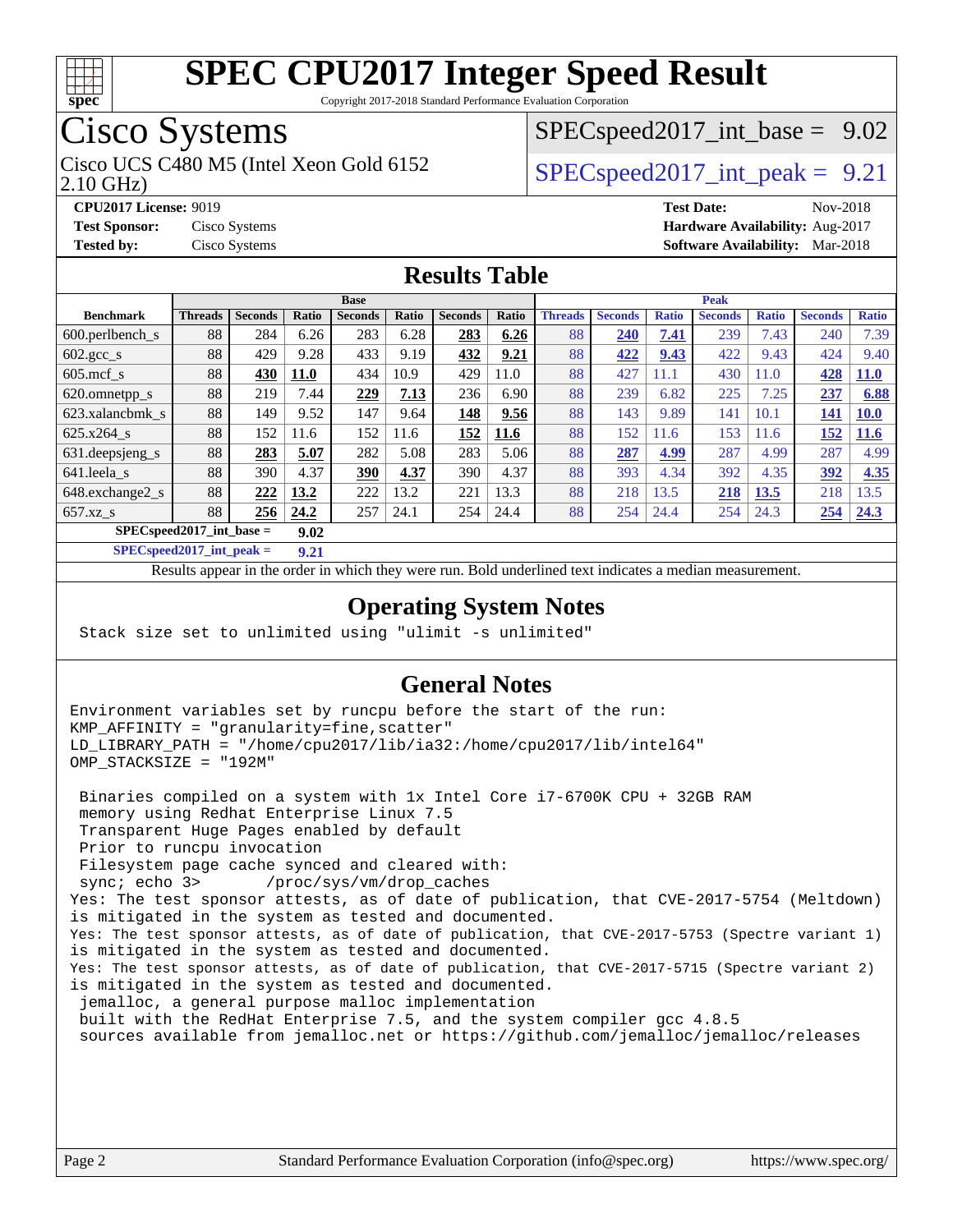

Copyright 2017-2018 Standard Performance Evaluation Corporation

## Cisco Systems

2.10 GHz) Cisco UCS C480 M5 (Intel Xeon Gold 6152  $\vert$  [SPECspeed2017\\_int\\_peak =](http://www.spec.org/auto/cpu2017/Docs/result-fields.html#SPECspeed2017intpeak) 9.21

 $SPECspeed2017\_int\_base = 9.02$ 

**[CPU2017 License:](http://www.spec.org/auto/cpu2017/Docs/result-fields.html#CPU2017License)** 9019 **[Test Date:](http://www.spec.org/auto/cpu2017/Docs/result-fields.html#TestDate)** Nov-2018 **[Test Sponsor:](http://www.spec.org/auto/cpu2017/Docs/result-fields.html#TestSponsor)** Cisco Systems **[Hardware Availability:](http://www.spec.org/auto/cpu2017/Docs/result-fields.html#HardwareAvailability)** Aug-2017 **[Tested by:](http://www.spec.org/auto/cpu2017/Docs/result-fields.html#Testedby)** Cisco Systems **[Software Availability:](http://www.spec.org/auto/cpu2017/Docs/result-fields.html#SoftwareAvailability)** Mar-2018

#### **[Platform Notes](http://www.spec.org/auto/cpu2017/Docs/result-fields.html#PlatformNotes)**

Page 3 Standard Performance Evaluation Corporation [\(info@spec.org\)](mailto:info@spec.org) <https://www.spec.org/> BIOS Settings: Intel HyperThreading Technology set to Disabled CPU performance set to Enterprise Power Performance Tuning set to OS Controls SNC set to Disabled Patrol Scrub set to Disabled Sysinfo program /home/cpu2017/bin/sysinfo Rev: r5797 of 2017-06-14 96c45e4568ad54c135fd618bcc091c0f running on linux-9r4j Sat Nov 17 16:00:17 2018 SUT (System Under Test) info as seen by some common utilities. For more information on this section, see <https://www.spec.org/cpu2017/Docs/config.html#sysinfo> From /proc/cpuinfo model name : Intel(R) Xeon(R) Gold 6152 CPU @ 2.10GHz 4 "physical id"s (chips) 88 "processors" cores, siblings (Caution: counting these is hw and system dependent. The following excerpts from /proc/cpuinfo might not be reliable. Use with caution.) cpu cores : 22 siblings : 22 physical 0: cores 0 1 2 3 4 5 8 9 10 11 12 16 17 18 19 20 21 24 25 26 27 28 physical 1: cores 0 1 2 3 4 5 8 9 10 11 12 16 17 18 19 20 21 24 25 26 27 28 physical 2: cores 0 1 2 3 4 5 8 9 10 11 12 16 17 18 19 20 21 24 25 26 27 28 physical 3: cores 0 1 2 3 4 5 8 9 10 11 12 16 17 18 19 20 21 24 25 26 27 28 From lscpu: Architecture: x86\_64 CPU op-mode(s): 32-bit, 64-bit Byte Order: Little Endian CPU(s): 88 On-line CPU(s) list: 0-87 Thread(s) per core: 1 Core(s) per socket: 22 Socket(s): 4 NUMA node(s): 4 Vendor ID: GenuineIntel CPU family: 6 Model: 85 Model name: Intel(R) Xeon(R) Gold 6152 CPU @ 2.10GHz Stepping: 4 CPU MHz: 1536.587 CPU max MHz: 3700.0000 CPU min MHz: 1000.0000 BogoMIPS: 4195.45 Virtualization: VT-x **(Continued on next page)**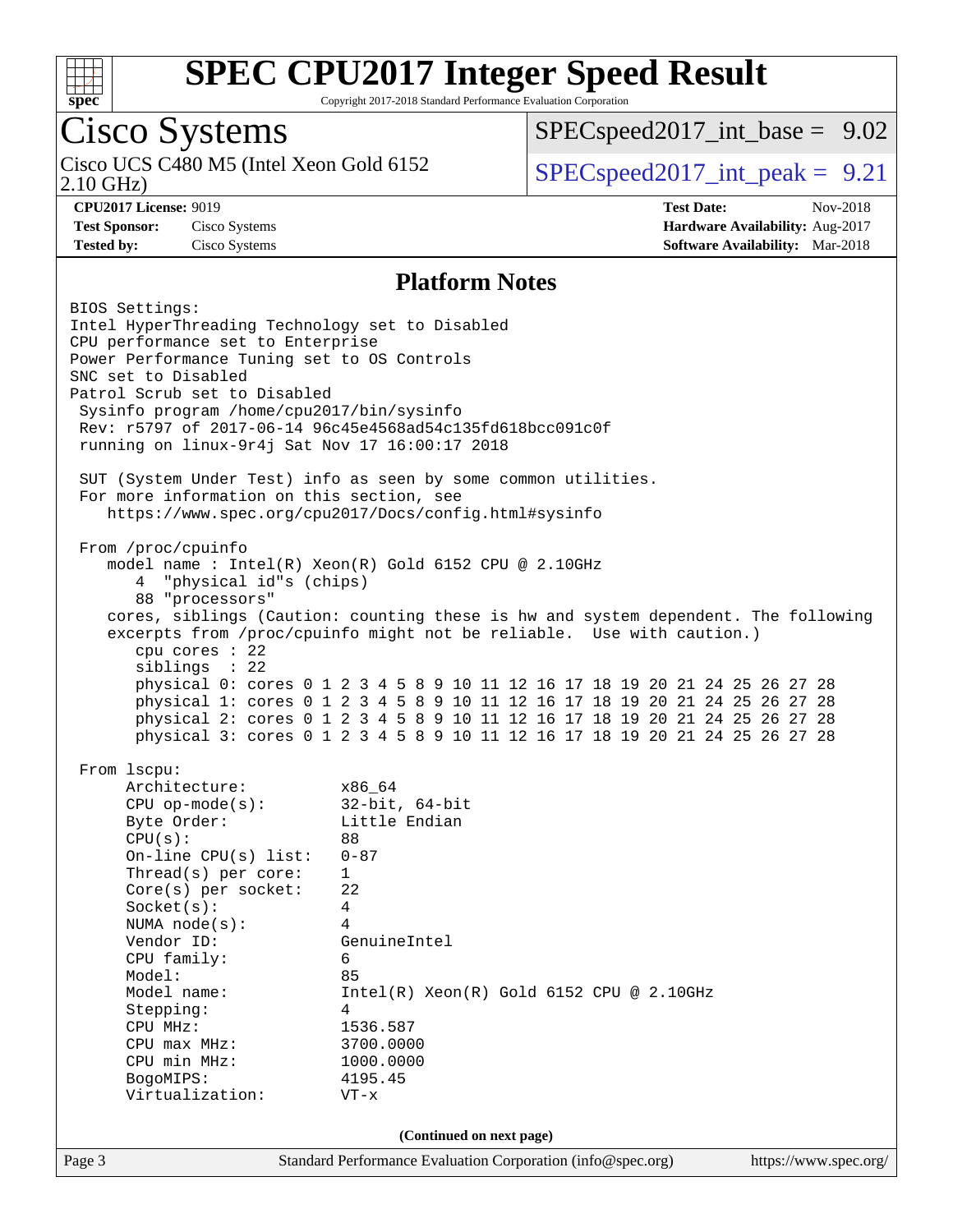

Copyright 2017-2018 Standard Performance Evaluation Corporation

Cisco Systems 2.10 GHz) Cisco UCS C480 M5 (Intel Xeon Gold 6152  $\vert$  [SPECspeed2017\\_int\\_peak =](http://www.spec.org/auto/cpu2017/Docs/result-fields.html#SPECspeed2017intpeak) 9.21

 $SPECspeed2017\_int\_base = 9.02$ 

#### **[CPU2017 License:](http://www.spec.org/auto/cpu2017/Docs/result-fields.html#CPU2017License)** 9019 **[Test Date:](http://www.spec.org/auto/cpu2017/Docs/result-fields.html#TestDate)** Nov-2018

**[Test Sponsor:](http://www.spec.org/auto/cpu2017/Docs/result-fields.html#TestSponsor)** Cisco Systems **[Hardware Availability:](http://www.spec.org/auto/cpu2017/Docs/result-fields.html#HardwareAvailability)** Aug-2017 **[Tested by:](http://www.spec.org/auto/cpu2017/Docs/result-fields.html#Testedby)** Cisco Systems **[Software Availability:](http://www.spec.org/auto/cpu2017/Docs/result-fields.html#SoftwareAvailability)** Mar-2018

#### **[Platform Notes \(Continued\)](http://www.spec.org/auto/cpu2017/Docs/result-fields.html#PlatformNotes)**

| L1d cache:              | 32K       |
|-------------------------|-----------|
| Lli cache:              | 32K       |
| $L2$ cache:             | 1024K     |
| $L3$ cache:             | 30976K    |
| NUMA $node0$ $CPU(s)$ : | $0 - 21$  |
| NUMA nodel CPU(s):      | $22 - 43$ |
| NUMA node2 CPU(s):      | $44 - 65$ |
| NUMA node3 CPU(s):      | $66 - 87$ |
|                         |           |

Flags: fpu vme de pse tsc msr pae mce cx8 apic sep mtrr pge mca cmov pat pse36 clflush dts acpi mmx fxsr sse sse2 ss ht tm pbe syscall nx pdpe1gb rdtscp lm constant\_tsc art arch\_perfmon pebs bts rep\_good nopl xtopology nonstop\_tsc aperfmperf eagerfpu pni pclmulqdq dtes64 monitor ds\_cpl vmx smx est tm2 ssse3 sdbg fma cx16 xtpr pdcm pcid dca sse4\_1 sse4\_2 x2apic movbe popcnt tsc\_deadline\_timer aes xsave avx f16c rdrand lahf\_lm abm 3dnowprefetch ida arat epb invpcid\_single pln pts dtherm hwp hwp\_act\_window hwp\_epp hwp\_pkg\_req intel\_pt rsb\_ctxsw spec\_ctrl stibp retpoline kaiser tpr\_shadow vnmi flexpriority ept vpid fsgsbase tsc\_adjust bmi1 hle avx2 smep bmi2 erms invpcid rtm cqm mpx avx512f avx512dq rdseed adx smap clflushopt clwb avx512cd avx512bw avx512vl xsaveopt xsavec xgetbv1 cqm\_llc cqm\_occup\_llc

```
 /proc/cpuinfo cache data
    cache size : 30976 KB
```
 From numactl --hardware WARNING: a numactl 'node' might or might not correspond to a physical chip. available: 4 nodes (0-3) node 0 cpus: 0 1 2 3 4 5 6 7 8 9 10 11 12 13 14 15 16 17 18 19 20 21 node 0 size: 385623 MB node 0 free: 383763 MB node 1 cpus: 22 23 24 25 26 27 28 29 30 31 32 33 34 35 36 37 38 39 40 41 42 43 node 1 size: 387057 MB node 1 free: 385060 MB node 2 cpus: 44 45 46 47 48 49 50 51 52 53 54 55 56 57 58 59 60 61 62 63 64 65 node 2 size: 387057 MB node 2 free: 384659 MB node 3 cpus: 66 67 68 69 70 71 72 73 74 75 76 77 78 79 80 81 82 83 84 85 86 87 node 3 size: 387054 MB node 3 free: 384653 MB node distances: node 0 1 2 3<br>0: 10 21 21 21 0: 10 21 21 21 1: 21 10 21 21 2: 21 21 10 21 3: 21 21 21 10 From /proc/meminfo MemTotal: 1583915836 kB HugePages\_Total: 0

**(Continued on next page)**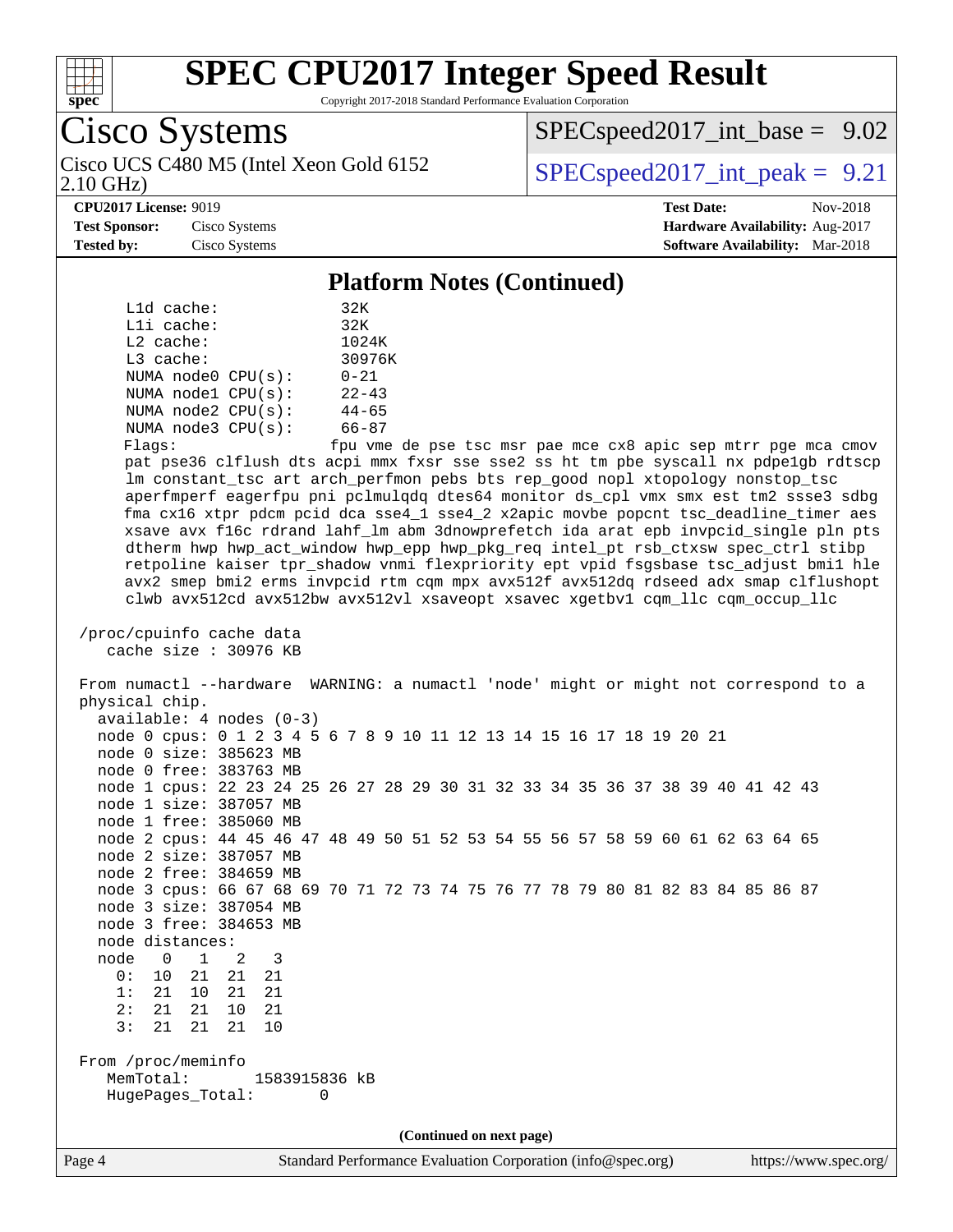

Copyright 2017-2018 Standard Performance Evaluation Corporation

## Cisco Systems

2.10 GHz) Cisco UCS C480 M5 (Intel Xeon Gold 6152  $\vert$  [SPECspeed2017\\_int\\_peak =](http://www.spec.org/auto/cpu2017/Docs/result-fields.html#SPECspeed2017intpeak) 9.21

 $SPECspeed2017\_int\_base = 9.02$ 

**[CPU2017 License:](http://www.spec.org/auto/cpu2017/Docs/result-fields.html#CPU2017License)** 9019 **[Test Date:](http://www.spec.org/auto/cpu2017/Docs/result-fields.html#TestDate)** Nov-2018 **[Test Sponsor:](http://www.spec.org/auto/cpu2017/Docs/result-fields.html#TestSponsor)** Cisco Systems **[Hardware Availability:](http://www.spec.org/auto/cpu2017/Docs/result-fields.html#HardwareAvailability)** Aug-2017 **[Tested by:](http://www.spec.org/auto/cpu2017/Docs/result-fields.html#Testedby)** Cisco Systems **[Software Availability:](http://www.spec.org/auto/cpu2017/Docs/result-fields.html#SoftwareAvailability)** Mar-2018

#### **[Platform Notes \(Continued\)](http://www.spec.org/auto/cpu2017/Docs/result-fields.html#PlatformNotes)**

 Hugepagesize: 2048 kB From /etc/\*release\* /etc/\*version\* SuSE-release: SUSE Linux Enterprise Server 12 (x86\_64) VERSION = 12 PATCHLEVEL = 2 # This file is deprecated and will be removed in a future service pack or release. # Please check /etc/os-release for details about this release. os-release: NAME="SLES" VERSION="12-SP2" VERSION\_ID="12.2" PRETTY\_NAME="SUSE Linux Enterprise Server 12 SP2" ID="sles" ANSI\_COLOR="0;32" CPE\_NAME="cpe:/o:suse:sles:12:sp2" uname -a: Linux linux-9r4j 4.4.120-92.70-default #1 SMP Wed Mar 14 15:59:43 UTC 2018 (52a83de) x86\_64 x86\_64 x86\_64 GNU/Linux run-level 3 Nov 17 14:11 SPEC is set to: /home/cpu2017 Filesystem Type Size Used Avail Use% Mounted on /dev/sda1 xfs 930G 244G 687G 27% / Additional information from dmidecode follows. WARNING: Use caution when you interpret this section. The 'dmidecode' program reads system data which is "intended to allow hardware to be accurately determined", but the intent may not be met, as there are frequent changes to hardware, firmware, and the "DMTF SMBIOS" standard. BIOS Cisco Systems, Inc. C480M5.3.1.3e.0.0613181101 06/13/2018 Memory: 48x 0xCE00 M393A4K40BB2-CTD 32 GB 2 rank 2666 (End of data from sysinfo program) **[Compiler Version Notes](http://www.spec.org/auto/cpu2017/Docs/result-fields.html#CompilerVersionNotes)** ============================================================================== CC 600.perlbench\_s(base) 602.gcc\_s(base) 605.mcf\_s(base) 625.x264\_s(base, peak) 657.xz\_s(base) ----------------------------------------------------------------------------- icc (ICC) 18.0.2 20180210 Copyright (C) 1985-2018 Intel Corporation. All rights reserved. **(Continued on next page)**

Page 5 Standard Performance Evaluation Corporation [\(info@spec.org\)](mailto:info@spec.org) <https://www.spec.org/>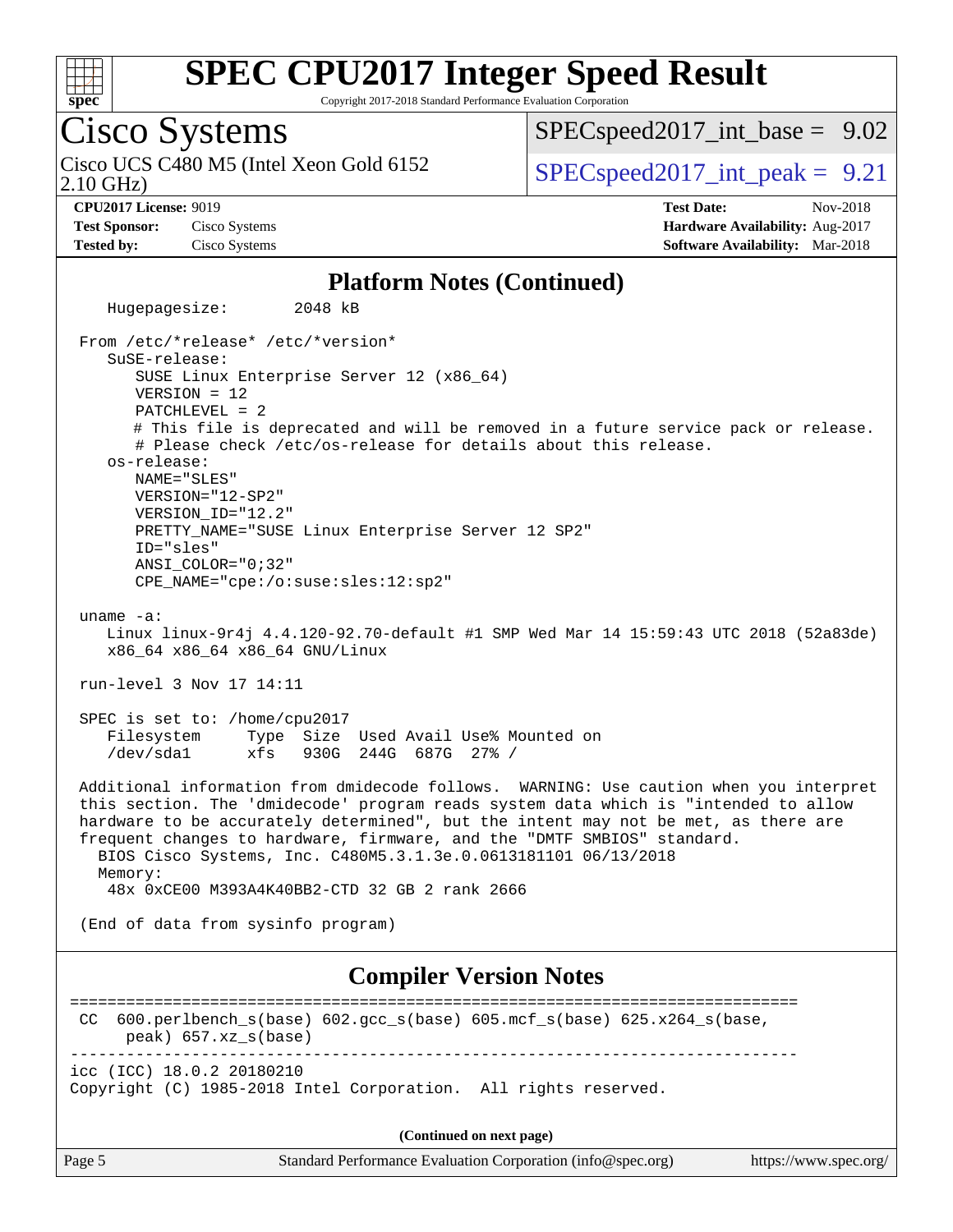

Copyright 2017-2018 Standard Performance Evaluation Corporation

# Cisco Systems<br>Cisco UCS C480 M5 (Intel Xeon Gold 6152

2.10 GHz)

[SPECspeed2017\\_int\\_base =](http://www.spec.org/auto/cpu2017/Docs/result-fields.html#SPECspeed2017intbase) 9.02

 $SPEC speed2017\_int\_peak = 9.21$ 

**[CPU2017 License:](http://www.spec.org/auto/cpu2017/Docs/result-fields.html#CPU2017License)** 9019 **[Test Date:](http://www.spec.org/auto/cpu2017/Docs/result-fields.html#TestDate)** Nov-2018 **[Test Sponsor:](http://www.spec.org/auto/cpu2017/Docs/result-fields.html#TestSponsor)** Cisco Systems **[Hardware Availability:](http://www.spec.org/auto/cpu2017/Docs/result-fields.html#HardwareAvailability)** Aug-2017 **[Tested by:](http://www.spec.org/auto/cpu2017/Docs/result-fields.html#Testedby)** Cisco Systems **[Software Availability:](http://www.spec.org/auto/cpu2017/Docs/result-fields.html#SoftwareAvailability)** Mar-2018

### **[Compiler Version Notes \(Continued\)](http://www.spec.org/auto/cpu2017/Docs/result-fields.html#CompilerVersionNotes)**

| 600.perlbench $s$ (peak) 602.gcc $s$ (peak) 605.mcf $s$ (peak) 657.xz $s$ (peak)<br><b>CC</b>                              |
|----------------------------------------------------------------------------------------------------------------------------|
| icc (ICC) 18.0.2 20180210<br>Copyright (C) 1985-2018 Intel Corporation. All rights reserved.                               |
| CXXC 620.omnetpp $s(base)$ 623.xalancbmk $s(base)$ 631.deepsjeng $s(base)$<br>$641.$ leela $s$ (base)                      |
| icpc (ICC) 18.0.2 20180210<br>Copyright (C) 1985-2018 Intel Corporation. All rights reserved.                              |
| CXXC 620.omnetpp $s(\text{peak})$ 623.xalancbmk $s(\text{peak})$ 631.deepsjeng $s(\text{peak})$<br>$641.$ leela $s$ (peak) |
| icpc (ICC) 18.0.2 20180210<br>Copyright (C) 1985-2018 Intel Corporation. All rights reserved.                              |
| 648.exchange2 s(base, peak)<br>FC.                                                                                         |
| ifort (IFORT) 18.0.2 20180210<br>Copyright (C) 1985-2018 Intel Corporation. All rights reserved.                           |

### **[Base Compiler Invocation](http://www.spec.org/auto/cpu2017/Docs/result-fields.html#BaseCompilerInvocation)**

[C benchmarks](http://www.spec.org/auto/cpu2017/Docs/result-fields.html#Cbenchmarks): [icc -m64 -std=c11](http://www.spec.org/cpu2017/results/res2018q4/cpu2017-20181127-09970.flags.html#user_CCbase_intel_icc_64bit_c11_33ee0cdaae7deeeab2a9725423ba97205ce30f63b9926c2519791662299b76a0318f32ddfffdc46587804de3178b4f9328c46fa7c2b0cd779d7a61945c91cd35)

[C++ benchmarks:](http://www.spec.org/auto/cpu2017/Docs/result-fields.html#CXXbenchmarks) [icpc -m64](http://www.spec.org/cpu2017/results/res2018q4/cpu2017-20181127-09970.flags.html#user_CXXbase_intel_icpc_64bit_4ecb2543ae3f1412ef961e0650ca070fec7b7afdcd6ed48761b84423119d1bf6bdf5cad15b44d48e7256388bc77273b966e5eb805aefd121eb22e9299b2ec9d9)

[Fortran benchmarks](http://www.spec.org/auto/cpu2017/Docs/result-fields.html#Fortranbenchmarks): [ifort -m64](http://www.spec.org/cpu2017/results/res2018q4/cpu2017-20181127-09970.flags.html#user_FCbase_intel_ifort_64bit_24f2bb282fbaeffd6157abe4f878425411749daecae9a33200eee2bee2fe76f3b89351d69a8130dd5949958ce389cf37ff59a95e7a40d588e8d3a57e0c3fd751)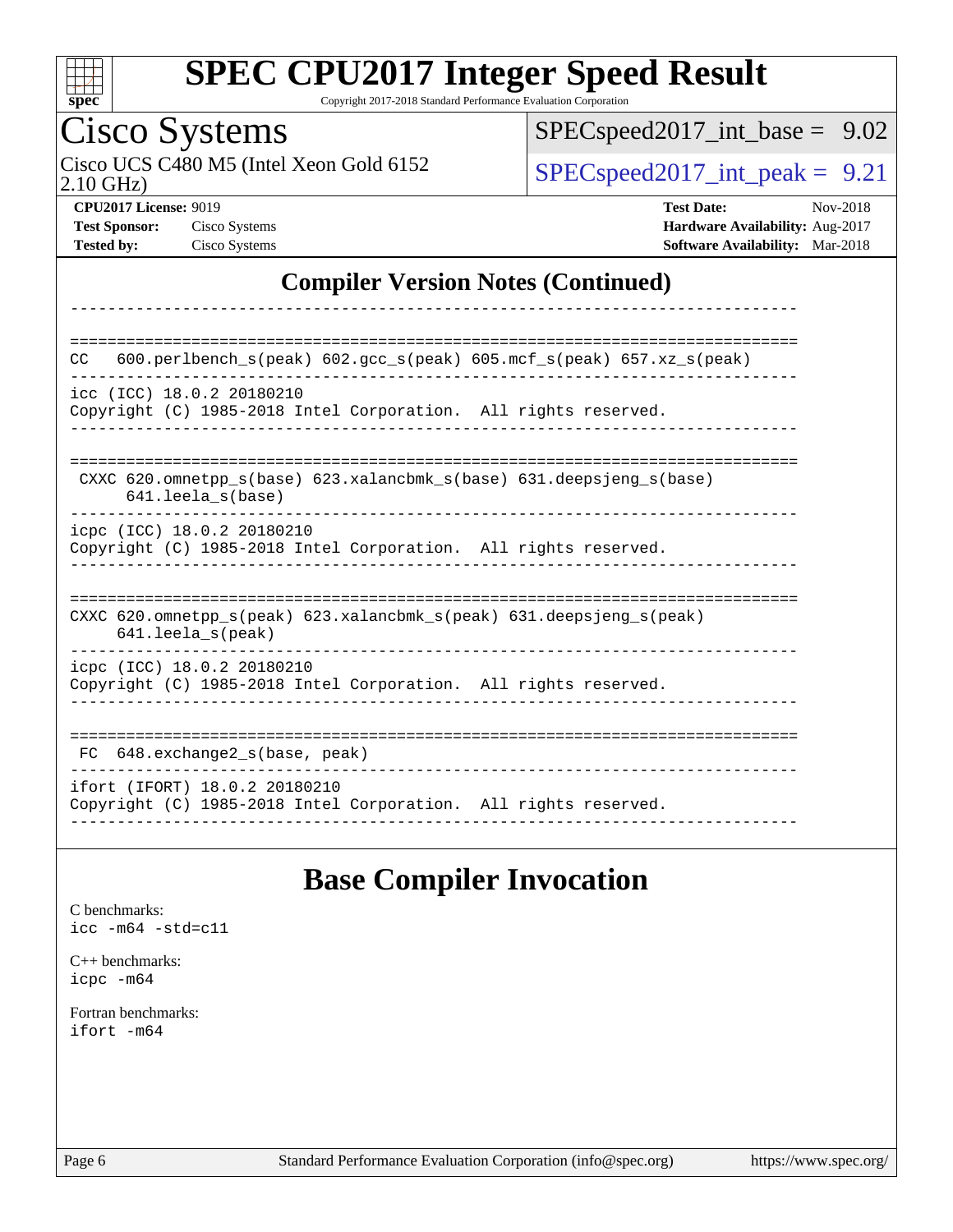

Copyright 2017-2018 Standard Performance Evaluation Corporation

## Cisco Systems

2.10 GHz) Cisco UCS C480 M5 (Intel Xeon Gold 6152  $\vert$  [SPECspeed2017\\_int\\_peak =](http://www.spec.org/auto/cpu2017/Docs/result-fields.html#SPECspeed2017intpeak) 9.21

 $SPECspeed2017\_int\_base = 9.02$ 

**[CPU2017 License:](http://www.spec.org/auto/cpu2017/Docs/result-fields.html#CPU2017License)** 9019 **[Test Date:](http://www.spec.org/auto/cpu2017/Docs/result-fields.html#TestDate)** Nov-2018 **[Test Sponsor:](http://www.spec.org/auto/cpu2017/Docs/result-fields.html#TestSponsor)** Cisco Systems **[Hardware Availability:](http://www.spec.org/auto/cpu2017/Docs/result-fields.html#HardwareAvailability)** Aug-2017 **[Tested by:](http://www.spec.org/auto/cpu2017/Docs/result-fields.html#Testedby)** Cisco Systems **[Software Availability:](http://www.spec.org/auto/cpu2017/Docs/result-fields.html#SoftwareAvailability)** Mar-2018

## **[Base Portability Flags](http://www.spec.org/auto/cpu2017/Docs/result-fields.html#BasePortabilityFlags)**

 600.perlbench\_s: [-DSPEC\\_LP64](http://www.spec.org/cpu2017/results/res2018q4/cpu2017-20181127-09970.flags.html#b600.perlbench_s_basePORTABILITY_DSPEC_LP64) [-DSPEC\\_LINUX\\_X64](http://www.spec.org/cpu2017/results/res2018q4/cpu2017-20181127-09970.flags.html#b600.perlbench_s_baseCPORTABILITY_DSPEC_LINUX_X64) 602.gcc\_s: [-DSPEC\\_LP64](http://www.spec.org/cpu2017/results/res2018q4/cpu2017-20181127-09970.flags.html#suite_basePORTABILITY602_gcc_s_DSPEC_LP64) 605.mcf\_s: [-DSPEC\\_LP64](http://www.spec.org/cpu2017/results/res2018q4/cpu2017-20181127-09970.flags.html#suite_basePORTABILITY605_mcf_s_DSPEC_LP64) 620.omnetpp\_s: [-DSPEC\\_LP64](http://www.spec.org/cpu2017/results/res2018q4/cpu2017-20181127-09970.flags.html#suite_basePORTABILITY620_omnetpp_s_DSPEC_LP64) 623.xalancbmk\_s: [-DSPEC\\_LP64](http://www.spec.org/cpu2017/results/res2018q4/cpu2017-20181127-09970.flags.html#suite_basePORTABILITY623_xalancbmk_s_DSPEC_LP64) [-DSPEC\\_LINUX](http://www.spec.org/cpu2017/results/res2018q4/cpu2017-20181127-09970.flags.html#b623.xalancbmk_s_baseCXXPORTABILITY_DSPEC_LINUX) 625.x264\_s: [-DSPEC\\_LP64](http://www.spec.org/cpu2017/results/res2018q4/cpu2017-20181127-09970.flags.html#suite_basePORTABILITY625_x264_s_DSPEC_LP64) 631.deepsjeng\_s: [-DSPEC\\_LP64](http://www.spec.org/cpu2017/results/res2018q4/cpu2017-20181127-09970.flags.html#suite_basePORTABILITY631_deepsjeng_s_DSPEC_LP64) 641.leela\_s: [-DSPEC\\_LP64](http://www.spec.org/cpu2017/results/res2018q4/cpu2017-20181127-09970.flags.html#suite_basePORTABILITY641_leela_s_DSPEC_LP64) 648.exchange2\_s: [-DSPEC\\_LP64](http://www.spec.org/cpu2017/results/res2018q4/cpu2017-20181127-09970.flags.html#suite_basePORTABILITY648_exchange2_s_DSPEC_LP64) 657.xz\_s: [-DSPEC\\_LP64](http://www.spec.org/cpu2017/results/res2018q4/cpu2017-20181127-09970.flags.html#suite_basePORTABILITY657_xz_s_DSPEC_LP64)

### **[Base Optimization Flags](http://www.spec.org/auto/cpu2017/Docs/result-fields.html#BaseOptimizationFlags)**

#### [C benchmarks](http://www.spec.org/auto/cpu2017/Docs/result-fields.html#Cbenchmarks):

[-Wl,-z,muldefs](http://www.spec.org/cpu2017/results/res2018q4/cpu2017-20181127-09970.flags.html#user_CCbase_link_force_multiple1_b4cbdb97b34bdee9ceefcfe54f4c8ea74255f0b02a4b23e853cdb0e18eb4525ac79b5a88067c842dd0ee6996c24547a27a4b99331201badda8798ef8a743f577) [-xCORE-AVX512](http://www.spec.org/cpu2017/results/res2018q4/cpu2017-20181127-09970.flags.html#user_CCbase_f-xCORE-AVX512) [-ipo](http://www.spec.org/cpu2017/results/res2018q4/cpu2017-20181127-09970.flags.html#user_CCbase_f-ipo) [-O3](http://www.spec.org/cpu2017/results/res2018q4/cpu2017-20181127-09970.flags.html#user_CCbase_f-O3) [-no-prec-div](http://www.spec.org/cpu2017/results/res2018q4/cpu2017-20181127-09970.flags.html#user_CCbase_f-no-prec-div) [-qopt-mem-layout-trans=3](http://www.spec.org/cpu2017/results/res2018q4/cpu2017-20181127-09970.flags.html#user_CCbase_f-qopt-mem-layout-trans_de80db37974c74b1f0e20d883f0b675c88c3b01e9d123adea9b28688d64333345fb62bc4a798493513fdb68f60282f9a726aa07f478b2f7113531aecce732043) [-qopenmp](http://www.spec.org/cpu2017/results/res2018q4/cpu2017-20181127-09970.flags.html#user_CCbase_qopenmp_16be0c44f24f464004c6784a7acb94aca937f053568ce72f94b139a11c7c168634a55f6653758ddd83bcf7b8463e8028bb0b48b77bcddc6b78d5d95bb1df2967) [-DSPEC\\_OPENMP](http://www.spec.org/cpu2017/results/res2018q4/cpu2017-20181127-09970.flags.html#suite_CCbase_DSPEC_OPENMP) [-L/usr/local/je5.0.1-64/lib](http://www.spec.org/cpu2017/results/res2018q4/cpu2017-20181127-09970.flags.html#user_CCbase_jemalloc_link_path64_4b10a636b7bce113509b17f3bd0d6226c5fb2346b9178c2d0232c14f04ab830f976640479e5c33dc2bcbbdad86ecfb6634cbbd4418746f06f368b512fced5394) [-ljemalloc](http://www.spec.org/cpu2017/results/res2018q4/cpu2017-20181127-09970.flags.html#user_CCbase_jemalloc_link_lib_d1249b907c500fa1c0672f44f562e3d0f79738ae9e3c4a9c376d49f265a04b9c99b167ecedbf6711b3085be911c67ff61f150a17b3472be731631ba4d0471706)

#### [C++ benchmarks:](http://www.spec.org/auto/cpu2017/Docs/result-fields.html#CXXbenchmarks)

[-Wl,-z,muldefs](http://www.spec.org/cpu2017/results/res2018q4/cpu2017-20181127-09970.flags.html#user_CXXbase_link_force_multiple1_b4cbdb97b34bdee9ceefcfe54f4c8ea74255f0b02a4b23e853cdb0e18eb4525ac79b5a88067c842dd0ee6996c24547a27a4b99331201badda8798ef8a743f577) [-xCORE-AVX512](http://www.spec.org/cpu2017/results/res2018q4/cpu2017-20181127-09970.flags.html#user_CXXbase_f-xCORE-AVX512) [-ipo](http://www.spec.org/cpu2017/results/res2018q4/cpu2017-20181127-09970.flags.html#user_CXXbase_f-ipo) [-O3](http://www.spec.org/cpu2017/results/res2018q4/cpu2017-20181127-09970.flags.html#user_CXXbase_f-O3) [-no-prec-div](http://www.spec.org/cpu2017/results/res2018q4/cpu2017-20181127-09970.flags.html#user_CXXbase_f-no-prec-div) [-qopt-mem-layout-trans=3](http://www.spec.org/cpu2017/results/res2018q4/cpu2017-20181127-09970.flags.html#user_CXXbase_f-qopt-mem-layout-trans_de80db37974c74b1f0e20d883f0b675c88c3b01e9d123adea9b28688d64333345fb62bc4a798493513fdb68f60282f9a726aa07f478b2f7113531aecce732043) [-L/usr/local/je5.0.1-64/lib](http://www.spec.org/cpu2017/results/res2018q4/cpu2017-20181127-09970.flags.html#user_CXXbase_jemalloc_link_path64_4b10a636b7bce113509b17f3bd0d6226c5fb2346b9178c2d0232c14f04ab830f976640479e5c33dc2bcbbdad86ecfb6634cbbd4418746f06f368b512fced5394) [-ljemalloc](http://www.spec.org/cpu2017/results/res2018q4/cpu2017-20181127-09970.flags.html#user_CXXbase_jemalloc_link_lib_d1249b907c500fa1c0672f44f562e3d0f79738ae9e3c4a9c376d49f265a04b9c99b167ecedbf6711b3085be911c67ff61f150a17b3472be731631ba4d0471706)

#### [Fortran benchmarks](http://www.spec.org/auto/cpu2017/Docs/result-fields.html#Fortranbenchmarks):

[-Wl,-z,muldefs](http://www.spec.org/cpu2017/results/res2018q4/cpu2017-20181127-09970.flags.html#user_FCbase_link_force_multiple1_b4cbdb97b34bdee9ceefcfe54f4c8ea74255f0b02a4b23e853cdb0e18eb4525ac79b5a88067c842dd0ee6996c24547a27a4b99331201badda8798ef8a743f577) [-xCORE-AVX512](http://www.spec.org/cpu2017/results/res2018q4/cpu2017-20181127-09970.flags.html#user_FCbase_f-xCORE-AVX512) [-ipo](http://www.spec.org/cpu2017/results/res2018q4/cpu2017-20181127-09970.flags.html#user_FCbase_f-ipo) [-O3](http://www.spec.org/cpu2017/results/res2018q4/cpu2017-20181127-09970.flags.html#user_FCbase_f-O3) [-no-prec-div](http://www.spec.org/cpu2017/results/res2018q4/cpu2017-20181127-09970.flags.html#user_FCbase_f-no-prec-div) [-qopt-mem-layout-trans=3](http://www.spec.org/cpu2017/results/res2018q4/cpu2017-20181127-09970.flags.html#user_FCbase_f-qopt-mem-layout-trans_de80db37974c74b1f0e20d883f0b675c88c3b01e9d123adea9b28688d64333345fb62bc4a798493513fdb68f60282f9a726aa07f478b2f7113531aecce732043) [-nostandard-realloc-lhs](http://www.spec.org/cpu2017/results/res2018q4/cpu2017-20181127-09970.flags.html#user_FCbase_f_2003_std_realloc_82b4557e90729c0f113870c07e44d33d6f5a304b4f63d4c15d2d0f1fab99f5daaed73bdb9275d9ae411527f28b936061aa8b9c8f2d63842963b95c9dd6426b8a) [-L/usr/local/je5.0.1-64/lib](http://www.spec.org/cpu2017/results/res2018q4/cpu2017-20181127-09970.flags.html#user_FCbase_jemalloc_link_path64_4b10a636b7bce113509b17f3bd0d6226c5fb2346b9178c2d0232c14f04ab830f976640479e5c33dc2bcbbdad86ecfb6634cbbd4418746f06f368b512fced5394) [-ljemalloc](http://www.spec.org/cpu2017/results/res2018q4/cpu2017-20181127-09970.flags.html#user_FCbase_jemalloc_link_lib_d1249b907c500fa1c0672f44f562e3d0f79738ae9e3c4a9c376d49f265a04b9c99b167ecedbf6711b3085be911c67ff61f150a17b3472be731631ba4d0471706)

## **[Peak Compiler Invocation](http://www.spec.org/auto/cpu2017/Docs/result-fields.html#PeakCompilerInvocation)**

#### [C benchmarks](http://www.spec.org/auto/cpu2017/Docs/result-fields.html#Cbenchmarks):

[icc -m64 -std=c11](http://www.spec.org/cpu2017/results/res2018q4/cpu2017-20181127-09970.flags.html#user_CCpeak_intel_icc_64bit_c11_33ee0cdaae7deeeab2a9725423ba97205ce30f63b9926c2519791662299b76a0318f32ddfffdc46587804de3178b4f9328c46fa7c2b0cd779d7a61945c91cd35)

[C++ benchmarks \(except as noted below\):](http://www.spec.org/auto/cpu2017/Docs/result-fields.html#CXXbenchmarksexceptasnotedbelow) [icpc -m64](http://www.spec.org/cpu2017/results/res2018q4/cpu2017-20181127-09970.flags.html#user_CXXpeak_intel_icpc_64bit_4ecb2543ae3f1412ef961e0650ca070fec7b7afdcd6ed48761b84423119d1bf6bdf5cad15b44d48e7256388bc77273b966e5eb805aefd121eb22e9299b2ec9d9)

623.xalancbmk\_s: [icpc -m32 -L/home/prasadj/specdev/IC18u2\\_Internal/lin\\_18\\_0\\_20180210/compiler/lib/ia32\\_lin](http://www.spec.org/cpu2017/results/res2018q4/cpu2017-20181127-09970.flags.html#user_peakCXXLD623_xalancbmk_s_intel_icpc_c6d030cd79af6ea7d6fb64c57e8fe7ae8fe0b96fc5a3b3f4a10e3273b3d7fa9decd8263f6330cef23f751cb093a69fae84a2bf4c243500a8eed069248128076f)

[Fortran benchmarks](http://www.spec.org/auto/cpu2017/Docs/result-fields.html#Fortranbenchmarks): [ifort -m64](http://www.spec.org/cpu2017/results/res2018q4/cpu2017-20181127-09970.flags.html#user_FCpeak_intel_ifort_64bit_24f2bb282fbaeffd6157abe4f878425411749daecae9a33200eee2bee2fe76f3b89351d69a8130dd5949958ce389cf37ff59a95e7a40d588e8d3a57e0c3fd751)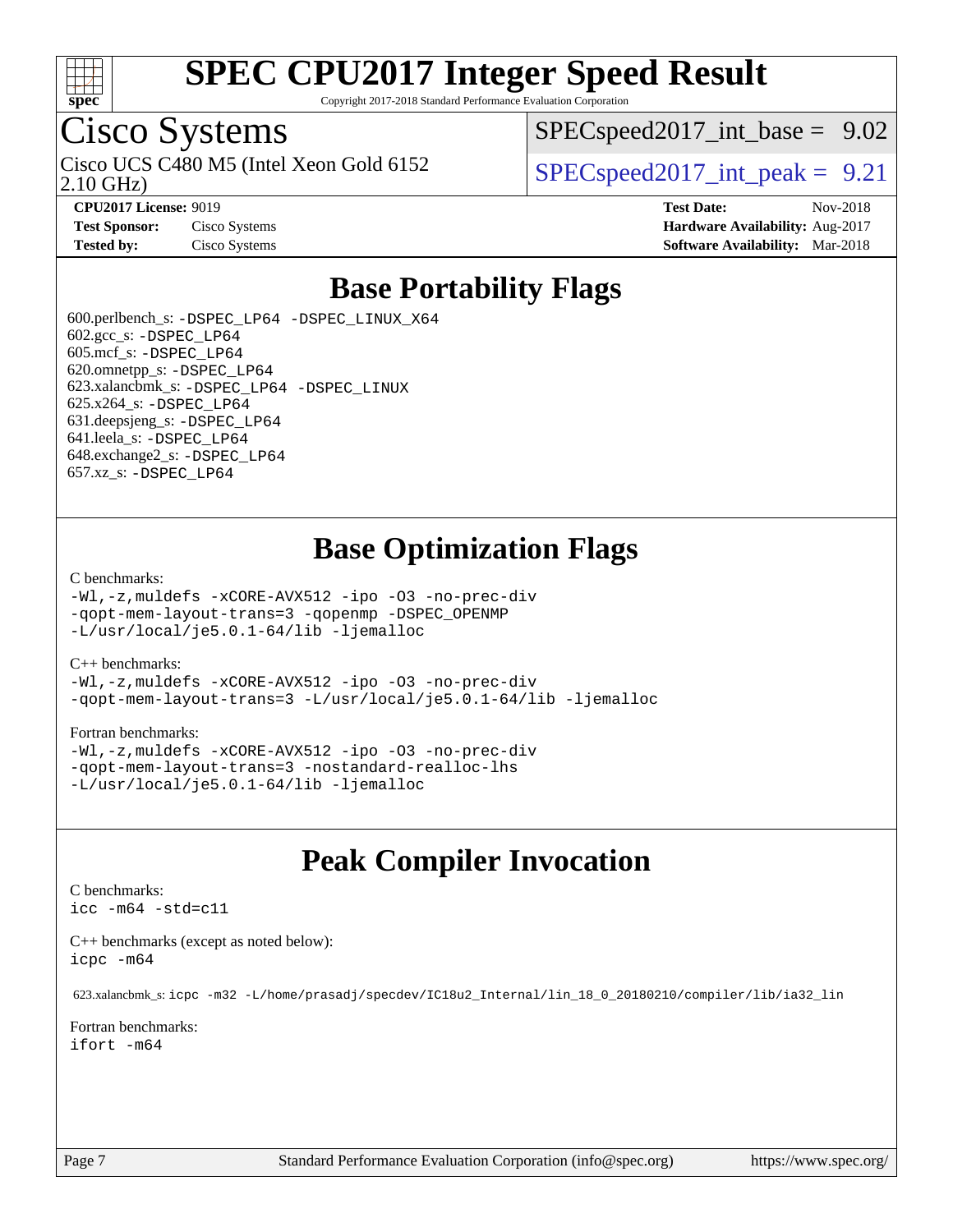

Copyright 2017-2018 Standard Performance Evaluation Corporation

## Cisco Systems

2.10 GHz) Cisco UCS C480 M5 (Intel Xeon Gold 6152  $\vert$  [SPECspeed2017\\_int\\_peak =](http://www.spec.org/auto/cpu2017/Docs/result-fields.html#SPECspeed2017intpeak) 9.21

 $SPEC speed2017\_int\_base = 9.02$ 

**[CPU2017 License:](http://www.spec.org/auto/cpu2017/Docs/result-fields.html#CPU2017License)** 9019 **[Test Date:](http://www.spec.org/auto/cpu2017/Docs/result-fields.html#TestDate)** Nov-2018 **[Test Sponsor:](http://www.spec.org/auto/cpu2017/Docs/result-fields.html#TestSponsor)** Cisco Systems **Cisco Systems [Hardware Availability:](http://www.spec.org/auto/cpu2017/Docs/result-fields.html#HardwareAvailability)** Aug-2017 **[Tested by:](http://www.spec.org/auto/cpu2017/Docs/result-fields.html#Testedby)** Cisco Systems **[Software Availability:](http://www.spec.org/auto/cpu2017/Docs/result-fields.html#SoftwareAvailability)** Mar-2018

## **[Peak Portability Flags](http://www.spec.org/auto/cpu2017/Docs/result-fields.html#PeakPortabilityFlags)**

 600.perlbench\_s: [-DSPEC\\_LP64](http://www.spec.org/cpu2017/results/res2018q4/cpu2017-20181127-09970.flags.html#b600.perlbench_s_peakPORTABILITY_DSPEC_LP64) [-DSPEC\\_LINUX\\_X64](http://www.spec.org/cpu2017/results/res2018q4/cpu2017-20181127-09970.flags.html#b600.perlbench_s_peakCPORTABILITY_DSPEC_LINUX_X64)  $602.\text{gcc}\$ s:  $-DSPEC$  LP64 605.mcf\_s: [-DSPEC\\_LP64](http://www.spec.org/cpu2017/results/res2018q4/cpu2017-20181127-09970.flags.html#suite_peakPORTABILITY605_mcf_s_DSPEC_LP64) 620.omnetpp\_s: [-DSPEC\\_LP64](http://www.spec.org/cpu2017/results/res2018q4/cpu2017-20181127-09970.flags.html#suite_peakPORTABILITY620_omnetpp_s_DSPEC_LP64) 623.xalancbmk\_s: [-D\\_FILE\\_OFFSET\\_BITS=64](http://www.spec.org/cpu2017/results/res2018q4/cpu2017-20181127-09970.flags.html#user_peakPORTABILITY623_xalancbmk_s_file_offset_bits_64_5ae949a99b284ddf4e95728d47cb0843d81b2eb0e18bdfe74bbf0f61d0b064f4bda2f10ea5eb90e1dcab0e84dbc592acfc5018bc955c18609f94ddb8d550002c) [-DSPEC\\_LINUX](http://www.spec.org/cpu2017/results/res2018q4/cpu2017-20181127-09970.flags.html#b623.xalancbmk_s_peakCXXPORTABILITY_DSPEC_LINUX) 625.x264\_s: [-DSPEC\\_LP64](http://www.spec.org/cpu2017/results/res2018q4/cpu2017-20181127-09970.flags.html#suite_peakPORTABILITY625_x264_s_DSPEC_LP64) 631.deepsjeng\_s: [-DSPEC\\_LP64](http://www.spec.org/cpu2017/results/res2018q4/cpu2017-20181127-09970.flags.html#suite_peakPORTABILITY631_deepsjeng_s_DSPEC_LP64) 641.leela\_s: [-DSPEC\\_LP64](http://www.spec.org/cpu2017/results/res2018q4/cpu2017-20181127-09970.flags.html#suite_peakPORTABILITY641_leela_s_DSPEC_LP64) 648.exchange2\_s: [-DSPEC\\_LP64](http://www.spec.org/cpu2017/results/res2018q4/cpu2017-20181127-09970.flags.html#suite_peakPORTABILITY648_exchange2_s_DSPEC_LP64) 657.xz\_s: [-DSPEC\\_LP64](http://www.spec.org/cpu2017/results/res2018q4/cpu2017-20181127-09970.flags.html#suite_peakPORTABILITY657_xz_s_DSPEC_LP64)

## **[Peak Optimization Flags](http://www.spec.org/auto/cpu2017/Docs/result-fields.html#PeakOptimizationFlags)**

[C benchmarks](http://www.spec.org/auto/cpu2017/Docs/result-fields.html#Cbenchmarks):

```
600.perlbench_s: -W1-prof-gen-prof-use(pass 2) -02
-xCORE-AVX512 -qopt-prefetch -ipo -O3
-qopt-mem-layout-trans=3 -no-prec-div
-DSPEC_SUPPRESS_OPENMP -qopenmp -DSPEC_OPENMP
-fno-strict-overflow -L/usr/local/je5.0.1-64/lib
-ljemalloc
 602.gcc_s: -Wl,-z,muldefs -prof-gen(pass 1) -prof-use(pass 2) -O2
-xCORE-AVX512 -qopt-prefetch -ipo -O3
-qopt-mem-layout-trans=3 -no-prec-div
-DSPEC_SUPPRESS_OPENMP -qopenmp -DSPEC_OPENMP
-L/usr/local/je5.0.1-64/lib -ljemalloc
 605.mcf_s: -Wl,-z,muldefs -prof-gen(pass 1) -prof-use(pass 2) -ipo
-xCORE-AVX512 -O3 -no-prec-div -qopt-prefetch
-qopt-mem-layout-trans=3 -DSPEC_SUPPRESS_OPENMP -qopenmp
-DSPEC_OPENMP -L/usr/local/je5.0.1-64/lib -ljemalloc
 625.x264_s: -Wl,-z,muldefs -xCORE-AVX512 -ipo -O3 -no-prec-div
-qopt-prefetch -qopt-mem-layout-trans=3 -qopenmp
-DSPEC_OPENMP -L/usr/local/je5.0.1-64/lib -ljemalloc
 657.xz_s: Same as 602.gcc_s
C++ benchmarks: 
 620.omnetpp_s: -Wl,-z,muldefs -prof-gen(pass 1) -prof-use(pass 2) -ipo
-xCORE-AVX512 -O3 -no-prec-div -qopt-prefetch
-qopt-mem-layout-trans=3 -DSPEC_SUPPRESS_OPENMP -qopenmp
                                     (Continued on next page)
```
Page 8 Standard Performance Evaluation Corporation [\(info@spec.org\)](mailto:info@spec.org) <https://www.spec.org/>